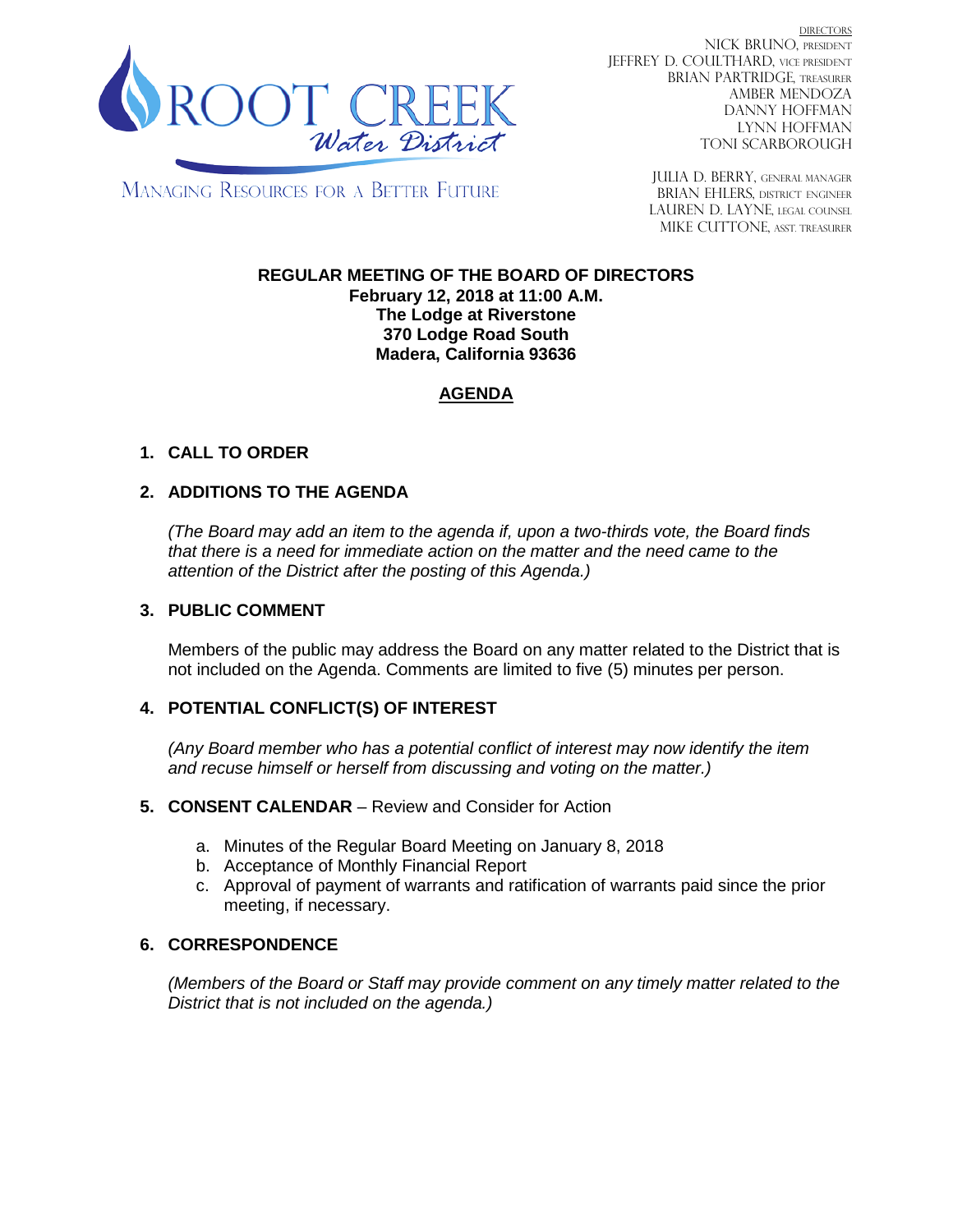- **7. BOARD ACTION ITEMS**  The Board may take action on any of the following items
	- a. **2018 Budget** Review and consider taking action to adopt the 2018 Budget.

b. **Association of California Water Agencies** – Discuss and consider taking action to nominate a representative to the ACWA Board of Directors, Region 6

## **8. COMMITTEE REPORTS**

a. **Water Supply and Utilization – Ad Hoc Committee.** Report from the Ad Hoc Committee on water supply agreement discussions and potential special projects.

### **9. ASSISTANT TREASURER'S REPORT**

#### **10. DISTRICT ENGINEER'S REPORT**

- a. Groundwater level measurements update on program monitoring for CASGEM
- b. Operations Monthly Report Review and consider taking action
- c. Expansion of River Point of Diversion Review and consider taking action

## **11. LEGAL COUNSEL REPORT**

- a. Legislative update
- b. Report on Status of Audit
- c. Report on legal matters affecting the District

#### **12. GENERAL MANAGER'S REPORT** – Review and consider taking action

- a. Landowner Meetings and 2018 Assessments
- b. Annexation Update
- c. Municipal Utility Billing 2018 Rate Schedule Notification Insert
- d. ACWA Spring Conference, May 8-11, 2018 in Sacramento, CA
- e. Other District Matters Review and consider taking action

## **13. COMMUNITY FACILITIES DISTRICT (CFD)**

a. Report on CFD status – Update on the Acquisition Agreement timeline